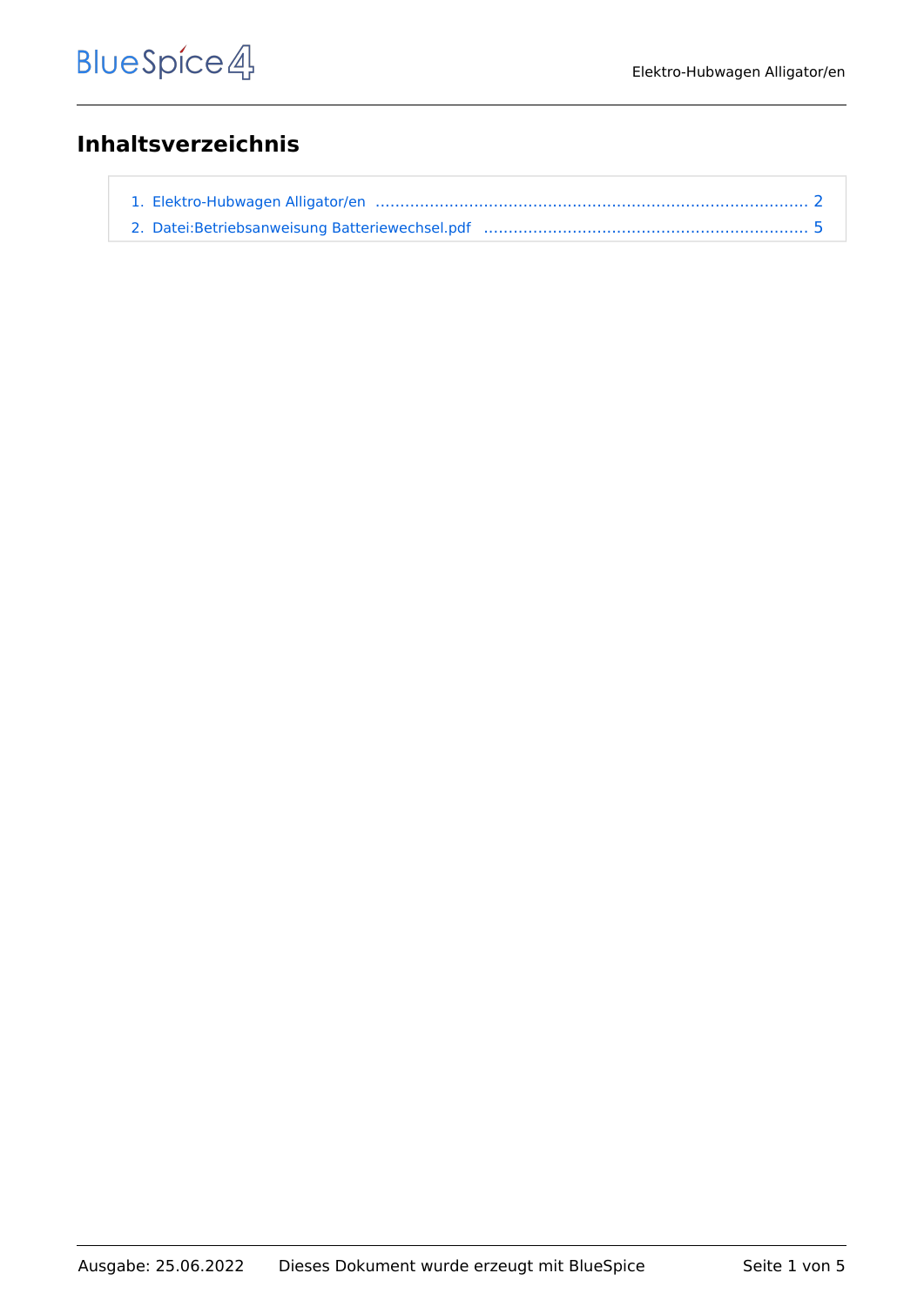# <span id="page-1-0"></span>**Elektro-Hubwagen Alligator/en**

A **pallet truck** is an industrial truck with or without electric drive. It can be used to transport transport pallets, lattice boxes and corresponding conveying aids on level surfaces. Another colloquially used name is **ant**.

# Inhaltsverzeichnis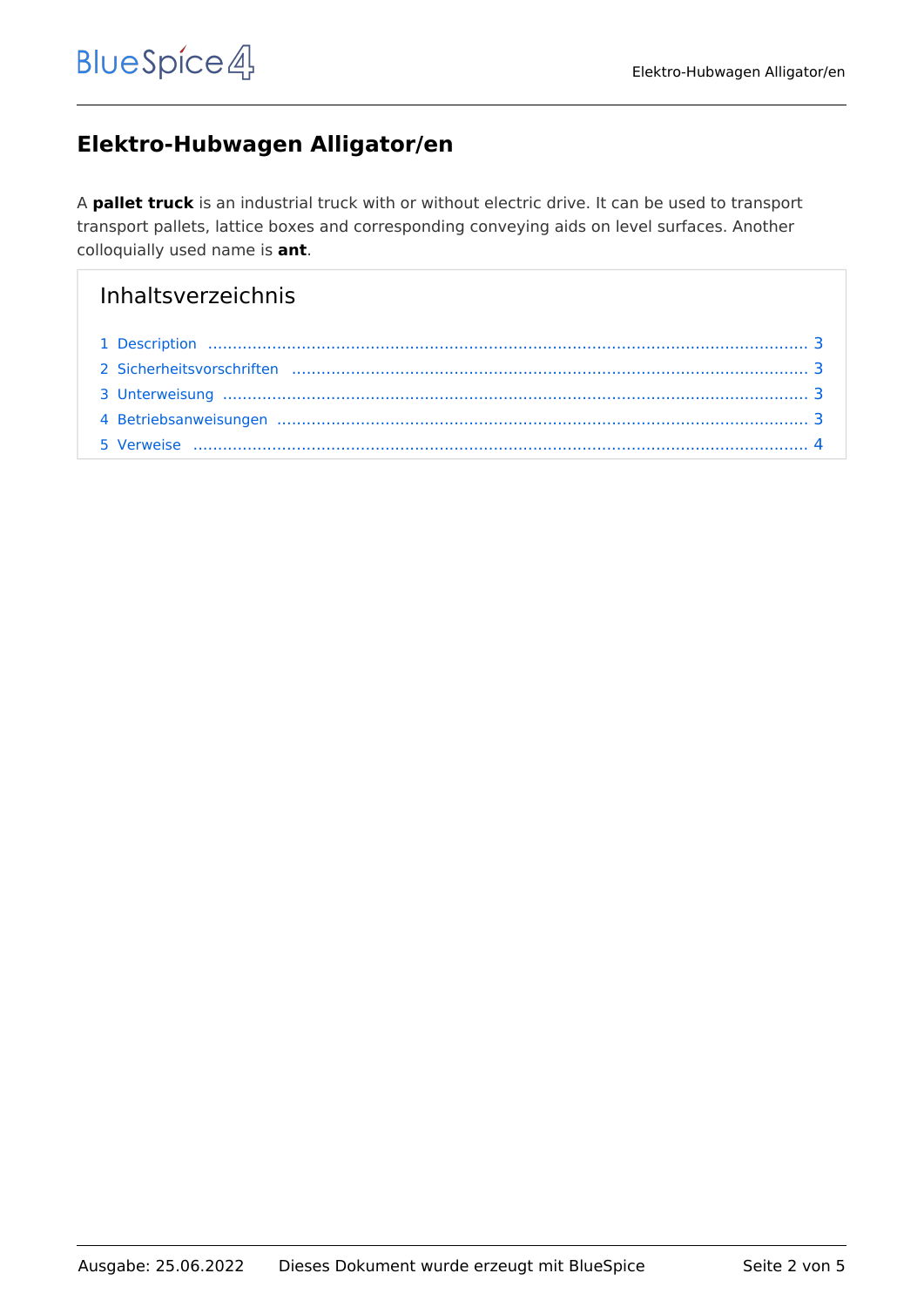## <span id="page-2-0"></span>**Description**

A pallet truck has two metal tines (fork) that can be pushed under the pallet. In front of the tines there are small, downwardly extendable load rollers, on the other side there are one or two steerable rollers. With the load and castors, the lifting tines can be adjusted parallel to the ground in height with a hydraulic lifting cylinder and a linkage. This way, the pallet can be raised for shipping. The handle is used for moving and steering, and in non-powered devices as a lever for a hydraulic pump, which feeds the lifting cylinder. On the handle or near the steering axle is the operating option for the hydraulic valve (lifting / driving / lowering). Electric pallet trucks follow the operator by means of further switching handles.

### <span id="page-2-1"></span>Sicherheitsvorschriften

- In Germany, an annual UVV test (according to the guidelines of the employers' liability insurance association) is mandatory for an electric pallet truck.
- A certificate of competence (driving license) for driving electric pallet trucks is not required if the pallet truck is controlled by a traveling driver, also called a pedestrian. In this case, according to the German Employers' Liability Insurance Ordinance § 7 (2) BGV D27, instruction of the driver in the handling of the lift truck is sufficient. The assignment of the driver does not have to be in writing in this case.[\[1\]](#page-3-1)

#### <span id="page-2-4"></span>[Datei:Betriebsanweisung Batteriewechsel.pdf](#page-4-0)

#### <span id="page-2-2"></span>Unterweisung

Instructions must always be given when a **new employee comes to a work area** and they are, therefore, also mandatory for apprentices, trainees, temporary staff or leasing staff. The instruction should alert the employee to possible hazards, communicate the correct handling of the equipment and the loads to be transported and teach him necessary precautions for his own safety and the safety of others. The instructions may be delegated by the employer, usually to the company supervisor. The supervisor can observe the emplopyee after instructions have been given and intervene if necessary. Traffic routes, signage, charging stations or other relevant business units must be taught as part of the operational training. Each instruction must be documented in writing and signed by the instructed person.

### <span id="page-2-3"></span>Betriebsanweisungen

[BA Wechseln und Anschließen von Batterien von Staplern \(German only\)](#page-4-0)

Fehler beim Erstellen des Vorschaubildes: Datei fehlt

Electirc pallet truck "Ant"

Fehler beim Erstellen des Vorschaubildes: Datei fehlt

ISO7010 W014 Symbol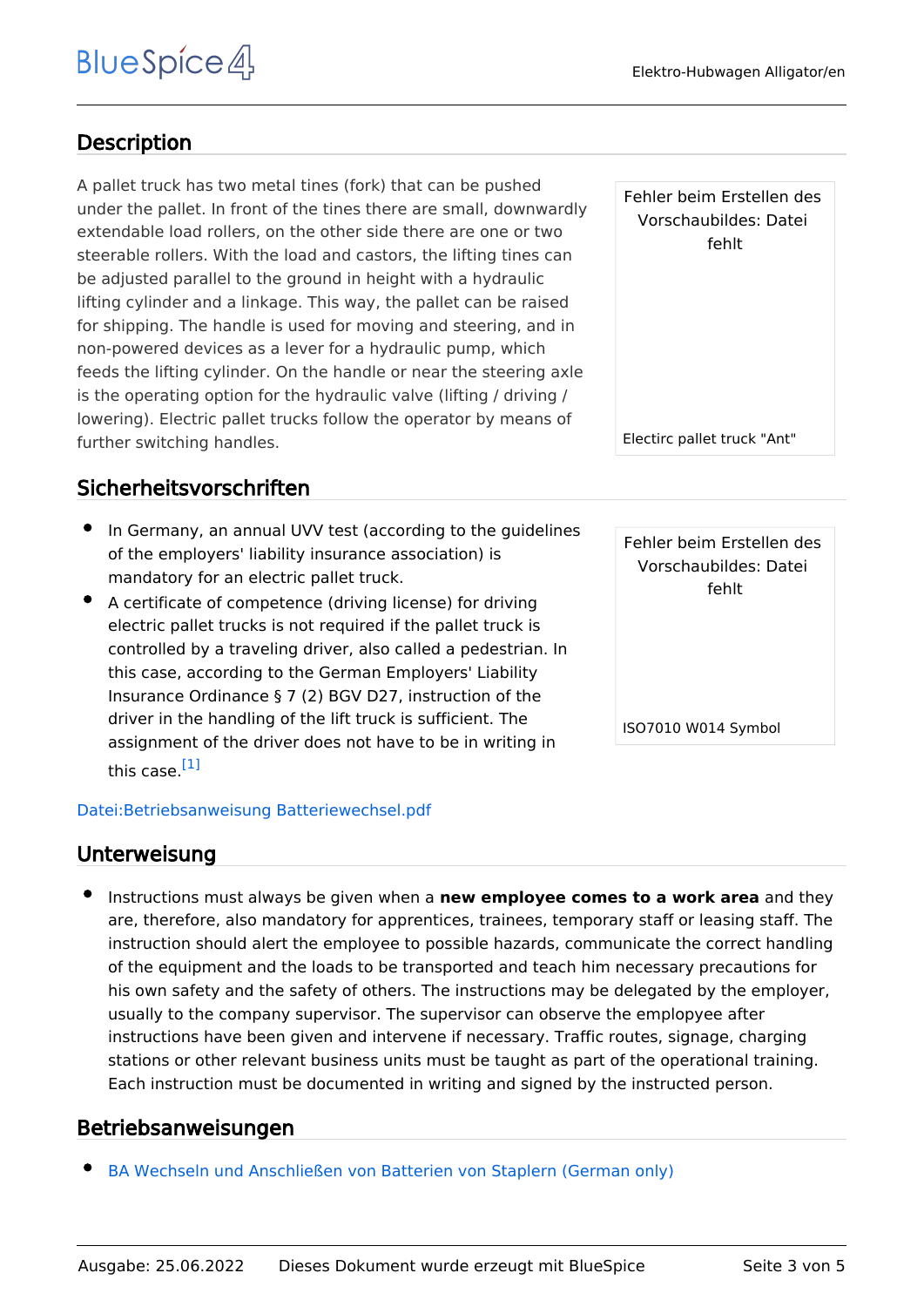#### <span id="page-3-0"></span>Verweise

<span id="page-3-1"></span>1. [↑](#page-2-4) [Unfallverhütungsvorschrift Flurförderzeuge in der Fassung vom 1. Januar 1997](https://publikationen.dguv.de/dguv/pdf/10002/vorschrift68.pdf)